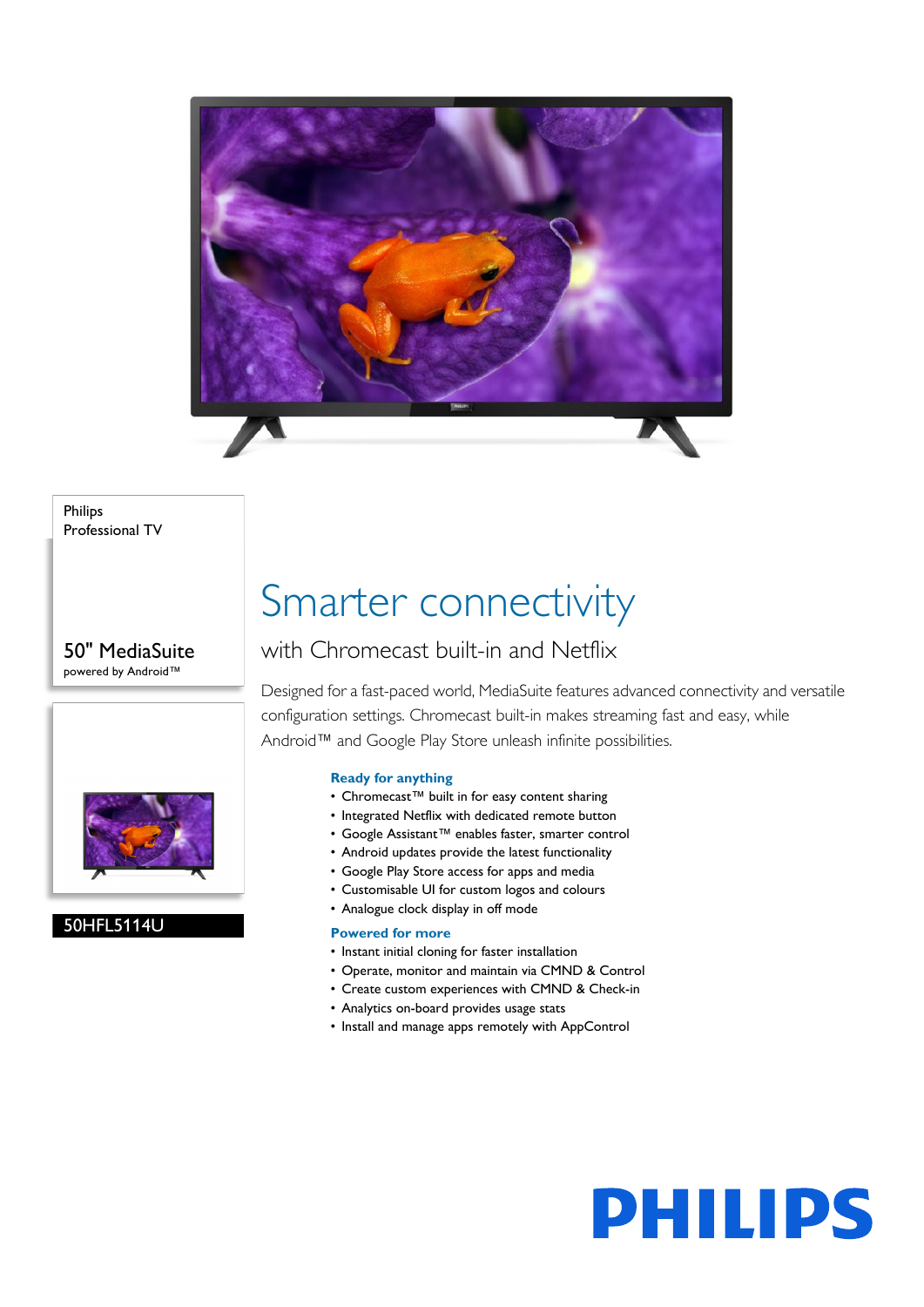### **Highlights**

#### **Powered by Android**

Android-powered Philips Professional TVs are fast, versatile and easy to navigate. The TVs are optimised for native Android apps and you can install web apps directly to the display too. Automatic updates ensure apps stay up to date.

#### **Chromecast built in**

Enable instant, secure wireless casting of movies, presentations and more from smart devices (mobiles, laptops, tablets) in up to 4K resolution. Chromecast is cost-effective, requires no extra hardware and is secure for professional use. Users simply tap the Chromecast icon on their smart device to start streaming content from thousands of castenabled apps — their smart device becomes the remote.

#### **Google Play Store access**

Full access to the entire Google Play Store makes it easy to add apps, games, music, movies and more to your Philips Professional Display. New business tools and extra entertainment options are added to the catalogue daily, ensuring that you always have access to the latest global trends.

#### **Customisable UI**

Philips MediaSuite features a clear, easy-tonavigate user interface (UI) that can be customised with your own branding. Easily add your logo and colours to the search bar to increase the presence of your brand.

#### **Analytics on-board**

From hotel chain to sports bar, monitor how each Android-powered Philips MediaSuite TV in your fleet is being used. Find out how often specific channels are watched. Test the effectiveness of your advertising. Get the information you need to manage costs effectively, with easy access to screen-time data. Launch instant customer satisfaction surveys for valuable feedback from guests on the spot.

#### **AppControl**

Take full, centralised control of the apps installed on your Philips Professional TVs. AppControl lets you install, delete and manage apps on selected TVs or your entire network so that you can offer personalised experiences to your guests and customers — no matter how many TVs you are managing.

#### **CMND and Control**

Run your display network over a local (LAN or RF) connection. CMND & Control allows you to perform vital functions like updating software and settings, as well as monitoring display status. Whether you're in charge of one TV or more, CMND & Control makes managing your fleet easy.

#### **CMND & Check-in**

Make visitors feel welcome. CMND & Checkin lets you use individual information-such as name and language spoken-to create a personalised experience. Whether you're adding special touches for hotel guests, streamlining the billing process or offering multiple channel packages.

#### **Integrated Netflix**

Integrated Netflix access makes watching the latest movies and shows from your account easier, faster and more convenient. There's no need for any external players or satellite TV, which helps keep operational costs down and installations neat, whilst maintaining a modern look for your establishment. A dedicated Netflix button on the remote provides instant access for efficient usability. Terms and conditions apply for Netflix activation.

#### **Google Assistant™**

Voice control and faster answers are here with the optional Google Assistant™-enabled remote control (22AV2025B/00). Open YouTube. Turn the volume up. Play your favourite songs and get all the info you need, such as weather updates, things to do and even spoken translations in an instant. With Google Assistant™, the possibilities are endless.

4K UltraHD

Chromecast built-in